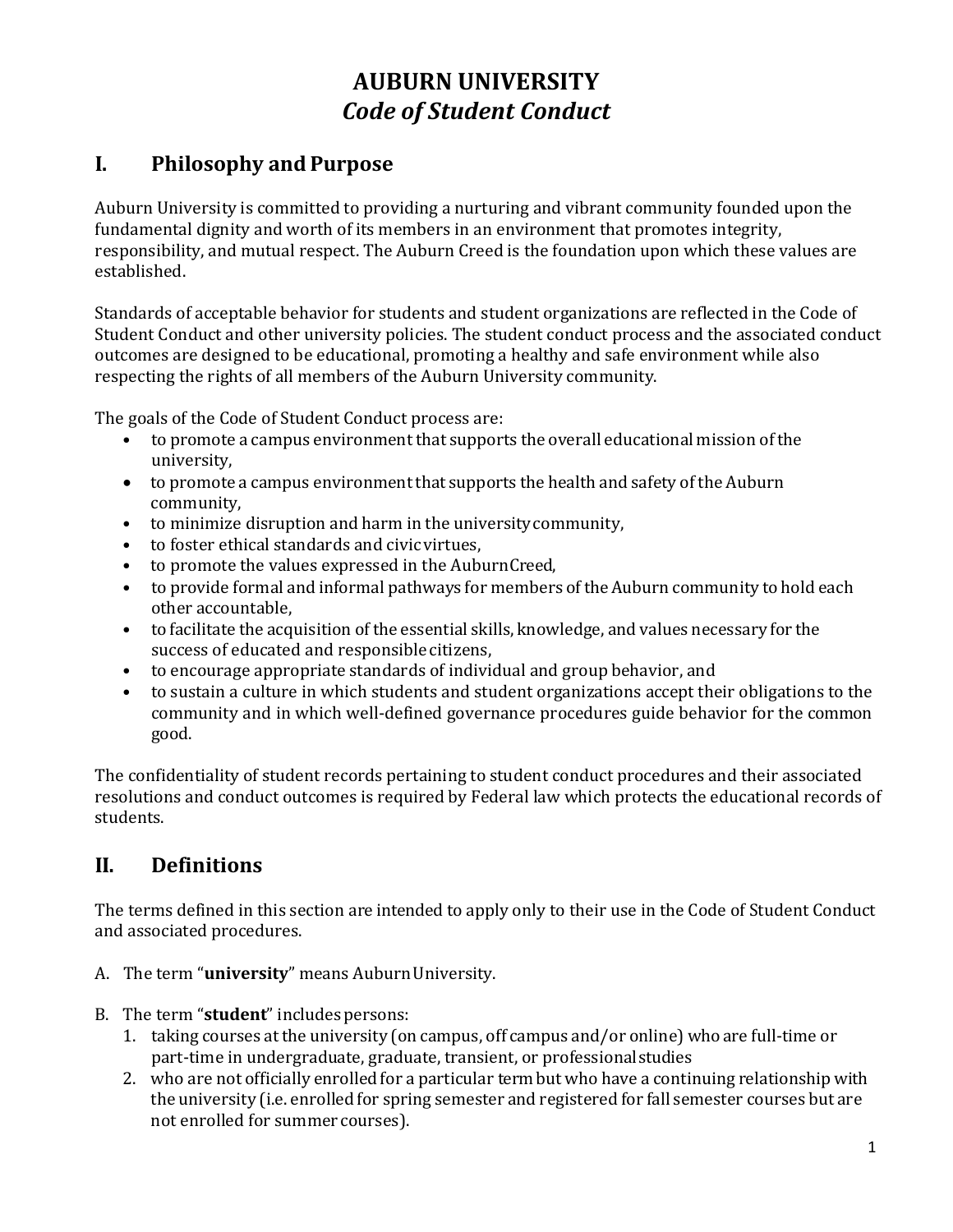- 3. who have accepted their offer of admission to the university.
- 4. who are conditionally admitted or taking non-academic credits as part of a sponsored university program (i.e. English as a Second Language, Auburn Global, etc.).
- C. The term "**faculty member**" means any person hired by the university to conduct classroom or teaching activities or who is otherwise considered by the university to be a member of its faculty.
- D. The term "**university official**" includes any person employed by the university, performing assigned administrative or professional responsibilities or who is otherwise considered by the university to be anofficial.
- E. The term "**member of theuniversity community**"includes any person who is a student, faculty member, university official, or any other person employed by the university.
- F. The term "**student organization**" means a recognized organization comprised mainly of students which is recognized by the university, approval for recognition is granted by the Senior Vice President for Student Affairs (SVPSA) per the applicable policies.
- G. The term "**university premises**"includes all land, buildings, facilities, and other property in the possession of, owned, leased, used, or controlled bythe university.
- H. The term "**complainant**" means any person who submits a complaint alleging that a student or student organization violated the Code of Student Conduct. It is not a requirement that the complainant be the person or persons who was or was the recipient of the behavior associated with the alleged violation.
- I. The term "**charging party**" means the person(s) who bring charges against a student/student organization. The complainant may assume the role of charging party upon the issuance of a charge letter.
- J. The term "**charged party**" means a student or student organization that is accused of violating the Code of Student Conduct, is issued charges, and, as a result, is subject to student conduct procedures. A designated student leader shall represent their student organization in the student conduct process should the organization becharged.
- K. The term "**advisor**" means any person selected by a charged party or charging party to advise but not speak for the party during the student conduct process. An advisor may advise a student or student organization in preparation and presentation of the case. During student conduct proceedings, an advisor may only communicate with his or her advisee. An individual who is charged in the same fact pattern as the charged party may not serve as an advisor. An individual may not serve as an advisor and as a witness in the same case. The use of the term "advisor" in the context of the Code does not obligate, but does allow, a student organization to select its organization advisor to serve in thisrole.
- L. The term "**witness**" means a person who has first-hand knowledge (through sight, hearing, smell, taste, or touch) of an event related to an alleged violation of the Code of Student Conduct and provides information which is considered during student conduct proceedings. A "**character witness"** is an individual who may or may not have first-hand knowledge of an event but who is able to attest to the character of a charged or chargingparty.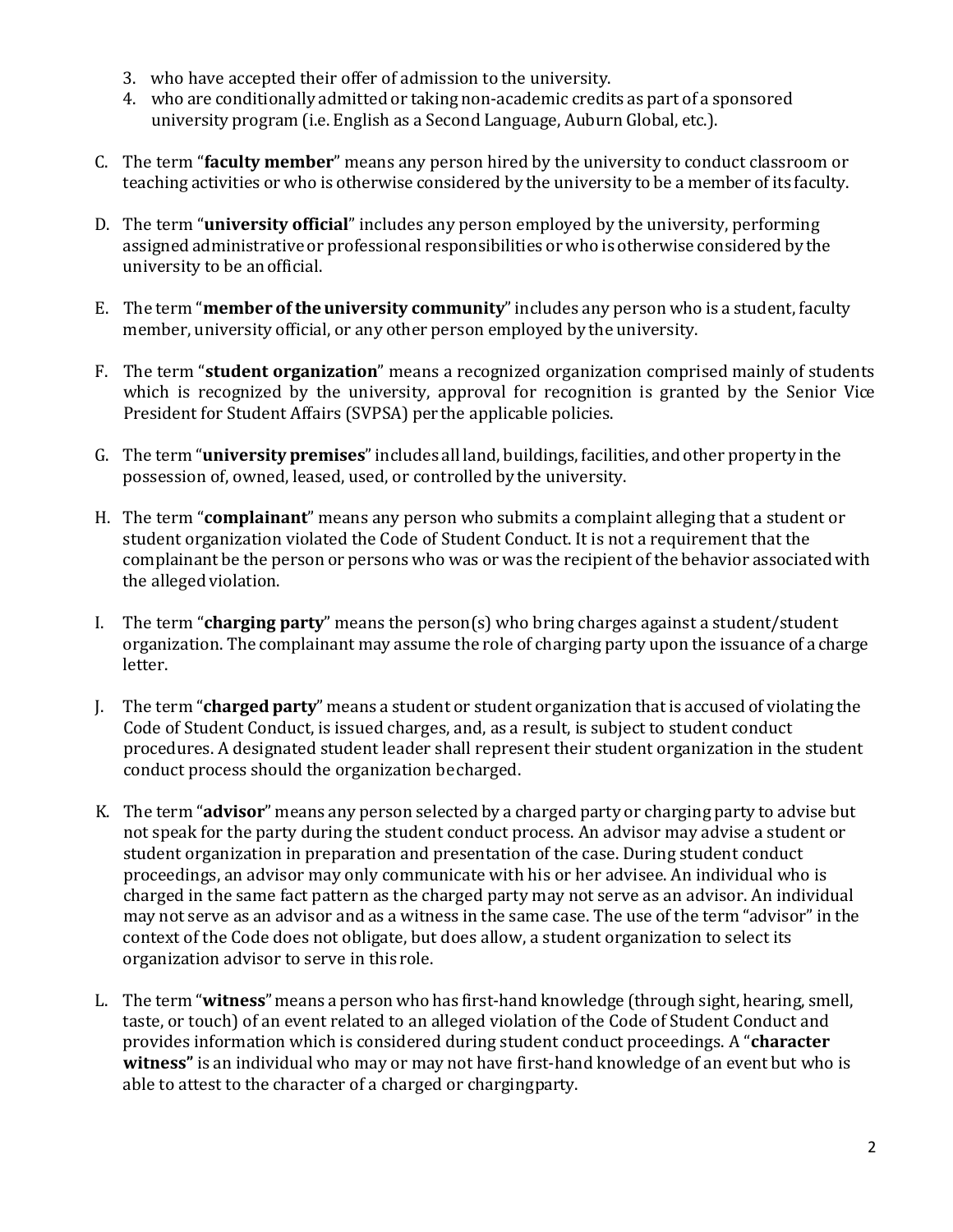- M. The term "**investigator**" means a person(s) who has been identified and trained to gather information in cases which involve alleged violations of the Code of Student Conduct. The investigator shall be a member of the university community and not an individual who is suspended or expelled or under any other conduct outcome. An individual who is charged in same fact pattern related to the complaint may not serve as an investigator.
- N. The term "**student conduct officer**" means a university official who is authorized by the Senior Vice President for Student Affairs or designee to manage the student conduct process, including issuing charges, facilitating informal resolutions, and coordinatinghearings.
- O. The term "**Student Conduct Committee**" means the decision-making body designated and trained to conduct a hearing to determine if a student or student organization is responsible for a violation ofthe Code of Student Conduct and, if so, to assign conduct outcomes. Committee appointments are effective at the beginning of fall academic term through the end of summer academic term. The voting members of the committee consist of eleven (11) faculty members (two (2) of whom serve as chairs), fifteen (15) undergraduate students, two (2) graduate students, and one (1) member of the Administrative and Professional Assembly (A&P). The Director of Student Conduct or designee serves as a non-voting member and coordinates all Hearing Panels. Faculty members and the A&P representative shall be appointed for three (3) year staggered terms by the university President through the standard university committee appointment process. Two (2) of the faculty members are designated as co-chairs by the university President. Undergraduate students are appointed for one (1) year terms by the President of the Student Government Association with approval from the Student Senate. Graduate students are appointed for one year (1) terms by the Dean of the Graduate School. In addition, each student organization council (Panhellenic, National Pan-Hellenic Council, and Organizations Board) shall nominate three (3) representatives who will serve on hearing panels for student organization cases.
- P. The term "**Hearing Panel**" means a subset of the Student Conduct Committee designated for a particular case. AHearing Panel shall be made up of two (2) university officials (faculty and/or A&P representative), two (2) students, and one (1) faculty member chairperson. In student organization cases, a representative from the respective council (Panhellenic Council, National Pan-Hellenic Council, or Organizations Board) will serve as one of the two (2) student representatives. The council representative may not be a member of the charging or charged organization.
- Q. The term "**Appeals Officer**" means the Assistant Vice President for Student Development or designee. Any appeal that does not include outcomes of suspension or expulsion will be reviewed by the Appeals Officer.
- R. The term "**Appeals Panel**" means a subset of the Student Conduct Committee designated and trained to review cases that are appealed based on a written appeal by a charging party or charged party and that include conduct outcomes of suspension or expulsion. The Appeals Panel shall be made up of one (1) university official, one (1) student, and one (1) faculty member chairperson. Members of the Hearing Panel in the original hearing may not serve on the Appeals Panel for a case in the same fact pattern.
- S. The term "**complaint**" means a written report, statement, or allegation submitted to Student Conduct that describes behavior or actions which may violate the Code of Student Conduct. A complaint does not necessarily resultin charges; a complaint will be reviewed and/or investigated to determine merit and whether a case should proceed through the student conduct process.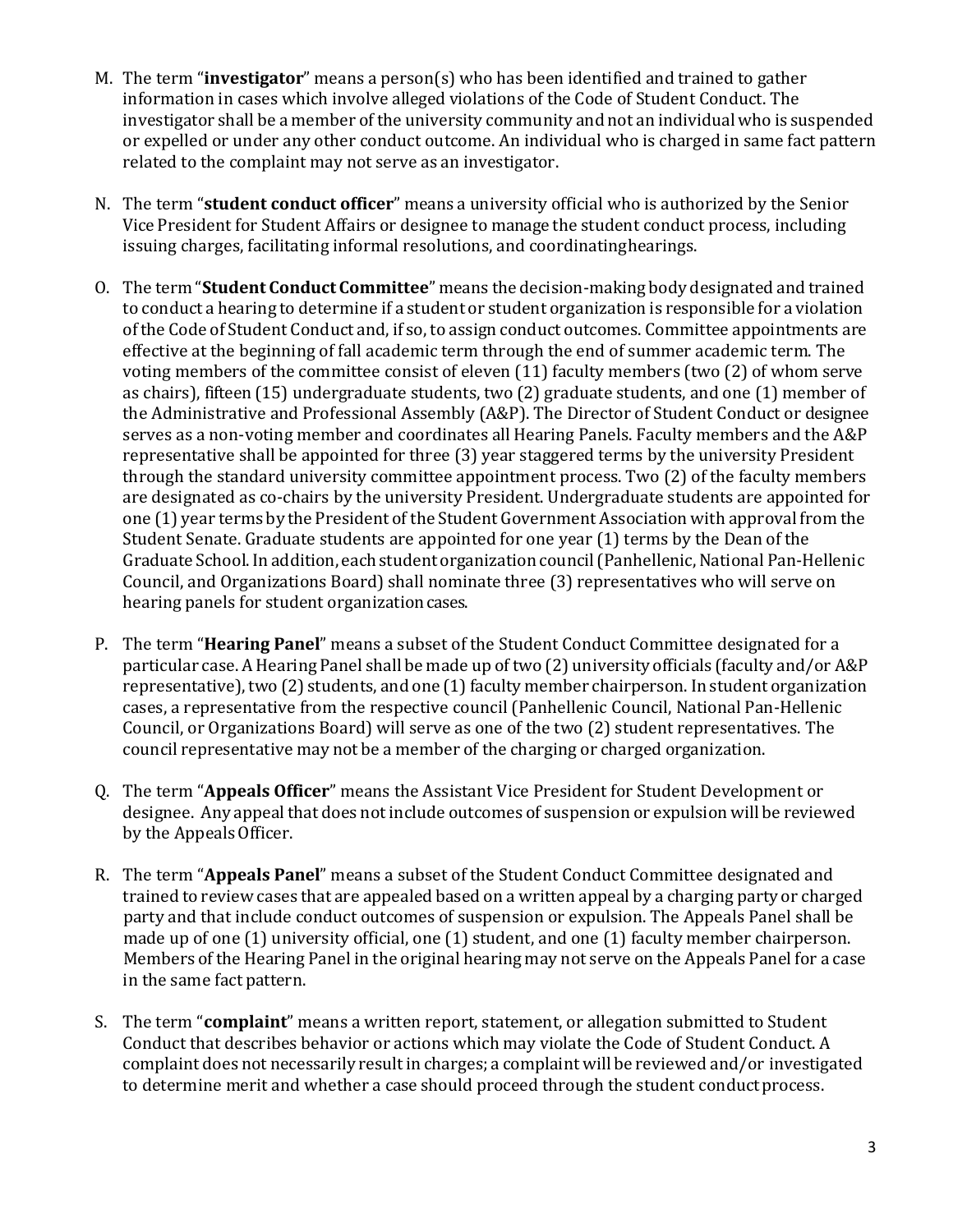- T. The term "**investigation**" means the informal or formal process of gathering and reviewing information pertinent to an alleged violation of the Code of Student Conduct. Student Conduct may continue to gather and review additional information during any phase of the student conduct process prior to the start of a hearing. All information gathered and used to support charge(s) will be accessible to the charged party in accordance with the terms outlined in thisdocument.
- U. The term "**charge**" means a formal written notification of alleged Code of Student Conduct violations issued to a student or student organization after Student Conduct has determined sufficient information exists to continue with student conduct procedures. Charges do not imply that a student has been found responsible for a violation of the Code of Student Conduct. A student or student organization may be charged with one or more violations of the Code of Student Conduct relating to a complaint.
- V. The term "**facilitated informal conference**" means structured communication between the charged student and the charging party, facilitated by a student conduct officer, in which the charged student may accept recommended conduct outcomes. Any resolution agreed upon atthis stage of the process is considered to be a conduct finding.
- W. The term "**resolution**" means the articulated disposition of a case including a determination of responsibility (or not) for a violation of the Code of Student Conduct and any assigned conduct outcomes. Informal resolutions are the result of a review of a complaint which is determined to have no merit or of an agreement reached in a facilitated informal conference. Formal resolutions are the result of a hearing and/or anappeal.
- X. The term "**conduct outcome**" means consequence(s) assigned as a result of behavior(s) which led to a finding or acceptance of responsibility for a violation of the Code of Student Conduct. The list of conduct outcomes is contained in Article IX of the Code of Student Conduct.
- Y. The term "**hearing**" means the presentation of pertinentinformation, evaluation and assignment of credibility and weight of that information, and determination whether the preponderance of the information leads to a finding of responsibility. In cases in which a student or student organization is found responsible for violation(s) of the Code of Student Conduct, conduct outcomes are assigned. Hearings are conducted by a HearingPanel.
- Z. The term "**appeal**" means a written request by a charged party or charging party to review the decision of the Hearing Panel utilizing one or more of the bases of appeal as outlined in Article X. An appeal shall include a review of the case file, evaluation of the elements of the case pertinent to the basis or bases for the appeal, and rendering of a decision. The process allows for one appeal review, and the decision of either the Appeals Officer or Appeals Panel is final.
- AA. The terms "**shall**" and "**will**" are used in the imperative sense.
- BB. The term "**may**" is used in the permissive sense.
- CC. The term "**preponderance of the information**" means the standard by which a finding of responsibility for charge(s) of violation(s) of the Code of Student Conduct is ascertained. Determination shall be made on the basis of whether it is more likely than not that the charged party is responsible for a violation of the Code of Student Conduct.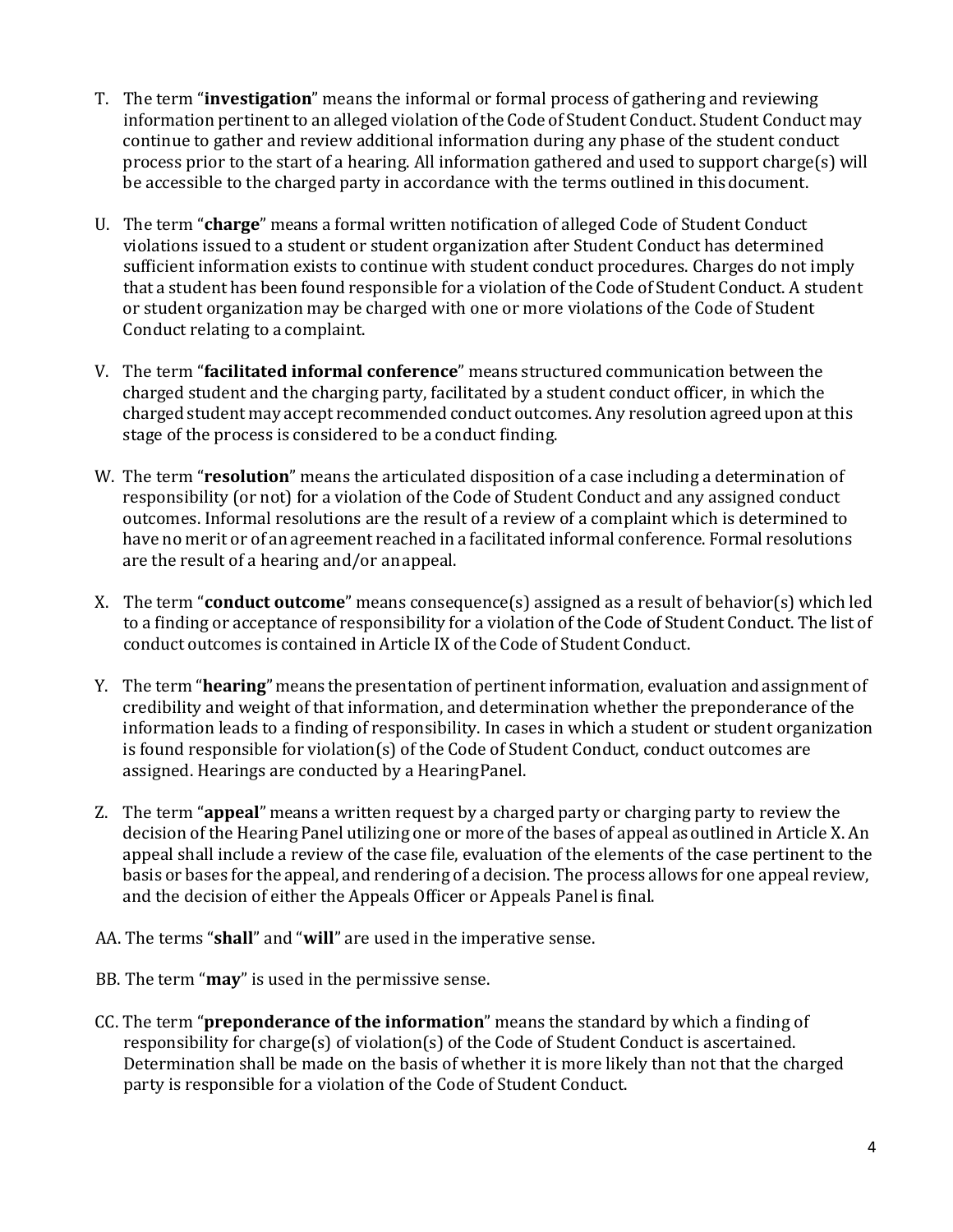## **III. Jurisdiction and Authority**

- A. Students, upon acceptance of admission to Auburn University, are expected to abide by university policies and are subject to conduct action by the university upon violation of the Code of Student Conduct. A student, by accepting admission to Auburn University, in no way abrogates responsibility as a citizen to obey all publiclaws.
- B. A student organization, upon recognition by Auburn University, is expected to abide by university policies and is subject to conduct action by the university upon violation of the Code of Student Conduct. Accordingly, student organizations are required to comply with the written policies of the university. A student organization's recognition by the university in no way abrogates responsibility as a group of citizens to obey all public laws.
- C. Only a duly authorized agent, who is officially appointed by the President of Auburn University, shall have the right, if it is deemed necessary, to initiate legal proceedings on behalf of the university against a studentfor violation of public law on campus in which university properties and/or vested interests are involved.
- D. The SVPSA has primary responsibility and general authority for the administration of the Code of Student Conduct. Further delegation of this authority is made by the SVPSA to Student Conduct and others. Exceptions include infractions by students enrolled in the School of Pharmacy and College of Veterinary Medicine where cases will be handled by that school or college following procedures adopted bythem.
- E. Alleged violations of the Academic Honesty Code will be referred to the Office of the Provost; violations that pertain to both the Code of Student Conduct and the Academic Honesty Code will be referred to the Provost, who will refer the case asappropriate.
- F. Appeals of university traffic and parking regulationswill be referred to the Auburn University Traffic Appeals Board.
- G. Alleged violations of the Community Standards as outlined in the Guide to Residential Living will be referred to University Housing.
- H. Alleged acts that may constitute violations of the university's [Title IX Sexual Harassment Policy,](https://sites.auburn.edu/admin/universitypolicies/Policies/TitleIXSexualHarassmentPolicy.pdf#search=Title%20IX) [Policy Against Discrimination and Harassment,](https://sites.auburn.edu/admin/universitypolicies/Policies/PolicyAgainstDiscriminationandHarassment.pdf) or any other policies administered by the Office of Affirmative Action/Equal Employment Opportunity (AA/EEO) will be referred to that office. In cases of the same fact pattern where there are violations of the aforementioned policies as well as the Code of Student Conduct, the Office of AA/EEO will address all violations through the processes outlined in the policies managed by that office.
- I. Student Conduct may involve and collaborate with the (inter)national organization(s) associated with an Auburn University chapter of a student organization during the investigation, adjudication, and follow-up of any particular case.
- J. InterfraternityCouncil(IFC) organizations that allegedly violate the Code of StudentConductwill be referred to the Interfraternity Council following completion of an investigation. IFC organizations that allegedly violate the [Title IX Sexual Harassment Policy](https://sites.auburn.edu/admin/universitypolicies/Policies/TitleIXSexualHarassmentPolicy.pdf#search=Title%20IX) or the Policy Against Discrimination and Harassment will be referred to the Office of Affirmative Action/Equal Employment Opportunity as referenced in Section III.H.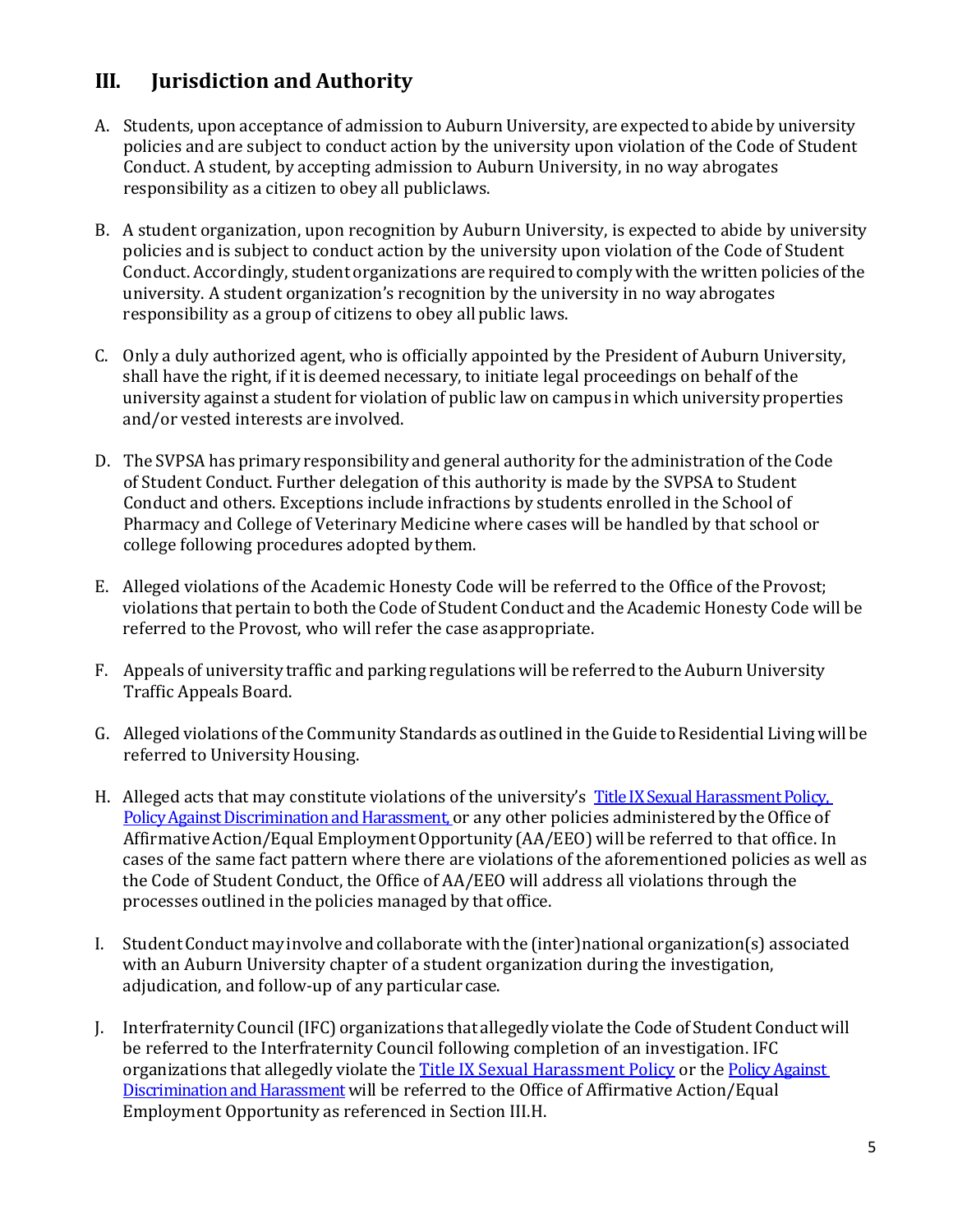- K. The student conduct process may be initiated in response to a student's or student organization's behavior which allegedly violates both the criminal law and the Code of Student Conduct without regard to the pendency of civil or criminal litigation in court or criminal arrest and prosecution. Determinations made or conduct outcomes imposed under this Code shall not be subject to change because criminal or civil charges arising out of the same fact pattern were dismissed, reduced, or resolved in favor of or against thestudent.
- L. Any question of interpretation or application of the Code of Student Conduct shall be referred to Student Conduct.
- N. The Code of Student Conduct shall be reviewed every year under the direction of Student Conduct. Failure to conduct this review shall not invalidate any portion of the Code of Student Conduct.
- O. If a student organization is accused of violating the Code, the processes outlined in this document will be utilized to determine if an organization is responsible or not responsible. The organization's actions will be assessed to determine the organization's role in:<br>• Negliaently allowing behavior. The student organization did n
	- *Negligently allowing behavior.* The student organization did notfollow policies and procedures which could have prevented the violation of the Code of StudentConduct;
	- *Condoning behavior*. The student organization did not take steps to prevent the behavior, did not actively oppose the behavior and/or has a culture of behavior that violates the Code of Student Conduct;
	- *Facilitating behavior*. The student organization coordinated or was an active player in the violation of the Code of StudentConduct.

Conduct outcome(s) assigned to a student organization will be related, in part, to the category(ies) above in which the violation falls.

- P. The Code of Student Conduct shall apply to a student's or student organization's behavior which takes place in the following areas or situations:
	- a. University premises,
	- b. University-sponsored activities away from the universitypremises,
	- c. Events/functionswhether officially approved or consideredby a reasonable person to be hosted by a studentorganization,
	- d. Property owned, leasedor occupied by a fraternity, sorority and/or other student organization recognized by the university.
- Q. The Code of Student Conduct shall apply to a student's or organization's behavior wherever it occurs in any of the followingcircumstances:
	- a. Threatening and/or committing physical violence against another person (assault, assault and battery, assault with a dangerous weapon, orharassment);
	- b. Participation in hazing or harassment of Auburn students, as defined in the [Student](http://www.auburn.edu/student_info/student_policies/) Polic[y](http://www.auburn.edu/student_info/student_policies/) [eHandbook;](http://www.auburn.edu/student_info/student_policies/)
	- c. When there is substantial information that the student's or student organization's continued presence at the university is potentially dangerous to the health, safety, and/or property of the university community, whether public authoritieshave brought charges or imposedpenalties or not;
	- d. Furnishing false information to theuniversity;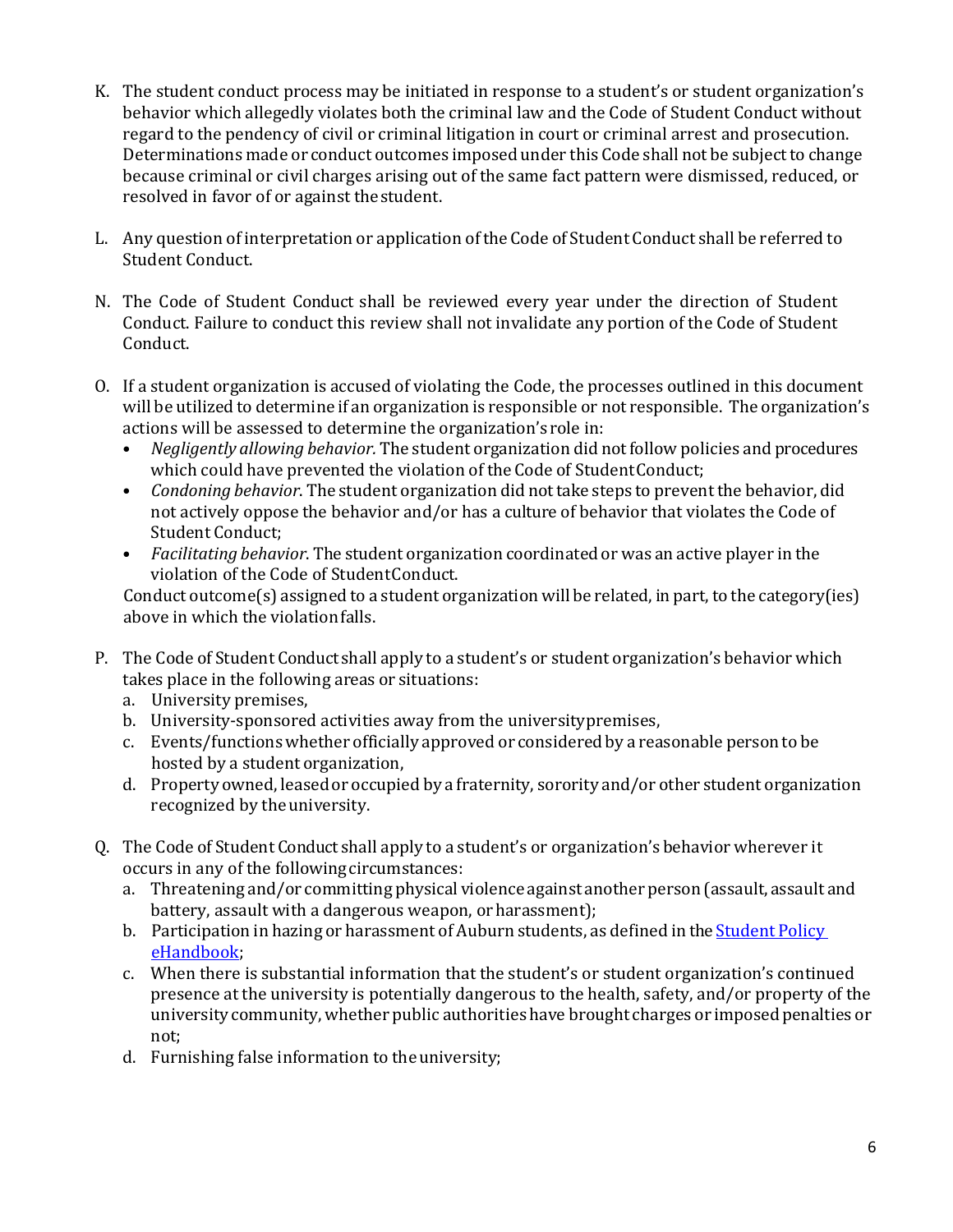- e. Forgery, alteration, or misuse of university documents, records, or identification cards for nonacademic purposes;
- f. Violates a previously issued no contactdirective;
- g. When the student's or student organization's behavior materially and substantially interferes with the university's mission andfunctions.

## **IV. Standards of Community Conduct**

A. In fulfillment of obligations to the university community, each Auburn student and student organization is expected to comply with these Standards of Community Conduct.

#### **The following conduct is prohibited:**

- 1. Physical abuse, threats, intimidation, harassment, stalking, coercion, and/or other behavior which threatens or endangers the health and/or safety of any person.
- 2. Violation of the *[Anti-Hazing](https://sites.auburn.edu/admin/universitypolicies/Policies/AntiHazingPolicy.pdf) Policy*.
- 3. Unauthorized entry into any office, residence hall, or building or other university properties on university premises (for purposes other than theft of academic documents, which is addressed in the Academic Honesty Policy), and/or unauthorized possession, duplication, and/or use of keys or devices used for entry to any university premise.
- 4. Vandalism, malicious or negligent destruction, damage, or misuse of public or private property on university premises,
- 5. Theft, larceny, or embezzlement of the property of another person, the university, or another entity,
- 6. Acts of dishonesty, including but not limited to the following:
	- a. Withholding material information from the university and/or furnishing false information to any university official oroffice.
	- b. Forgery, alteration, or misuse of any university document, record, or instrument of identification.
- 7. Unauthorized use of university computer facilities and/or resources as stated in university policies including but notlimited to copyright infringement and misuse of accounts;
- 8. Disruptionof and/or interferencewith, university academic or administrative activities and/or unauthorized occupation of facilities on universitypremises.
- 9. Conduct that is disorderly, lewd, or indecent; breach of peace or aiding, abetting, or procuring another person to breach the peace (This regulation does not prohibit peaceful assembly and protest.)
- 10. Manufacture, sale, use, distribution, or possession of and/or driving under the influence of narcotics, barbiturates, amphetamines, marijuana, sedatives, tranquilizers, hallucinogens, and/or other similar known drugs and/or drug paraphernalia and/or other chemicals unless expressly permitted by law and/or university policy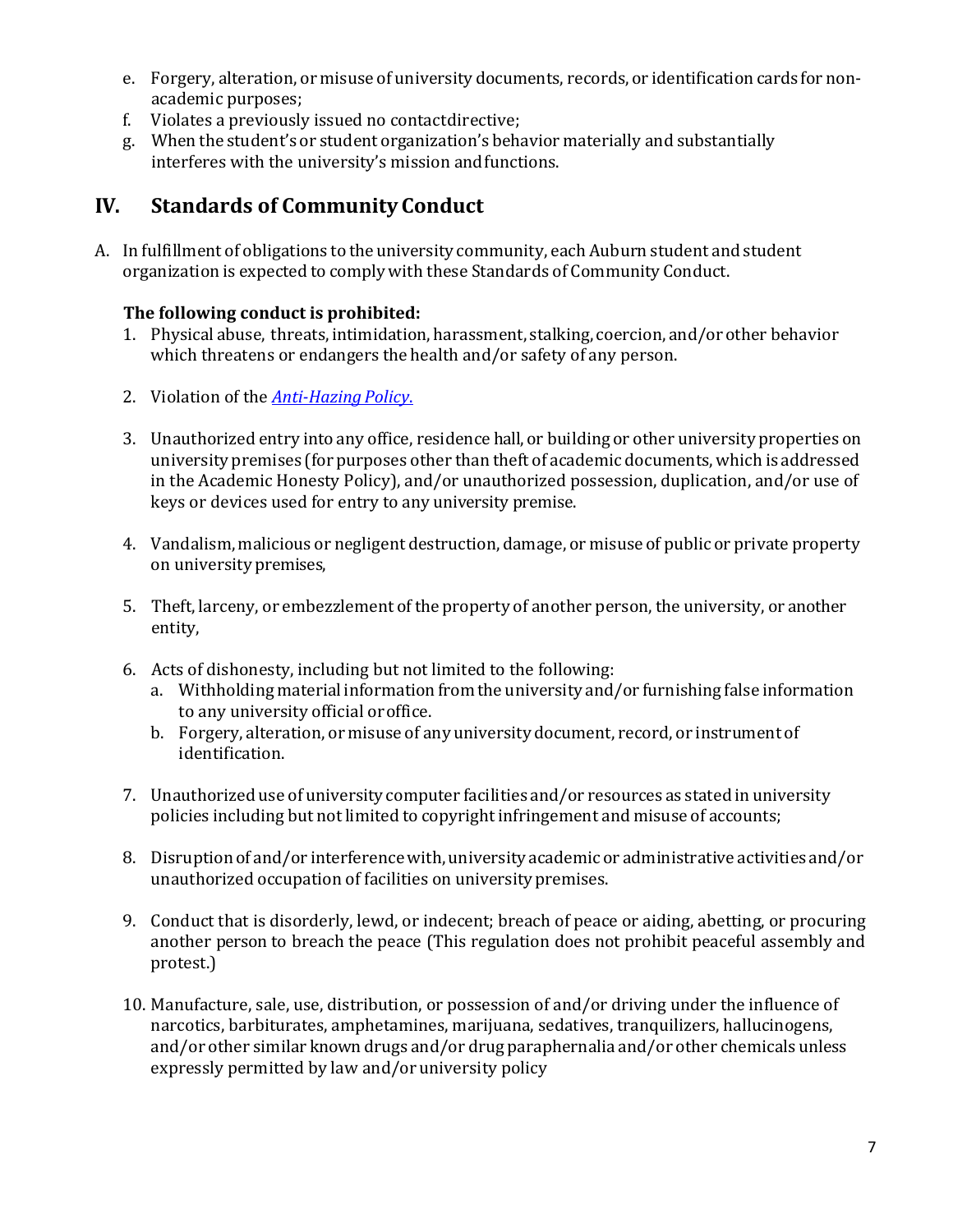- 11. Public intoxication, and/or manufacture, sale, misuse, distribution, possession of and/or driving under the influence of alcoholic beverages or liquors unless expressly permitted by law and/or university policy.
- 12. Failure to comply with the official and proper regulation or order of a university official or a duly designated, identified authority, agent, or agency and/or failure to identify oneself to these persons when requested to doso.
- 13. Violation of any university policy or regulation published in hard copy or electronically on the Auburn University website except where jurisdiction is explicitly assigned to another university department.
- 14. Violation of federal, state, or locallaw.
- 15. Illegal or unauthorized possession of firearms, explosives, other weapons, or dangerous chemicals on university premises or use of any item, even if legally possessed, in a manner that harms, threatens, or causes fear to others. A list of prohibited weapons can be found in the Dangerous Weapons and Firearms Policy of the Student Policy [eHandbook.](http://www.auburn.edu/student_info/student_policies/)
- 16. Abuse of Code of Student Conductincluding:
	- a. Intentionally initiating or causing to be initiated any false report or complaint,
	- b. Attempting to coerce or discourage an individual's participation in or use of student conduct procedures,
	- c. Attempting to influence the impartiality of a student conduct officer, member of aHearing Panel, Appeals Officer, and/or member of an Appeals Panel prior to and/or during the course of student conduct procedures,
	- d. Verbal and/or physical intimidation and/or retaliation of any party to student conduct proceedings prior to, during, and/orafterwards,
	- e. Committing a violation ofuniversity policy while on conduct probation and/or failing to meet deadlines imposed in accordance with university policy.
	- f. Influencing or attempting to influence another person to abuse Code of Student Conduct procedures.
	- g. Failing to abide by any conduct outcome as assigned through student conduct procedures.

### **V. Temporary Disciplinary Action and Holds**

#### **A. Temporary DisciplinaryAction**

In extreme cases in which the action of a student or student organization poses an immediate threat to the well-being of the university community, or where there is substantial information that the continued presence of the student or student organization on the campus could disrupt the university, the SVPSA or designee may take temporary disciplinary action prior to or during university disciplinary procedures. Temporary disciplinary action for an individual student may include denial of access to residence halls, university premises (including academic classes) and/or other activities or privileges for which the student might otherwise be eligible, as determined by the SVPSA or designee. Temporary disciplinary action for a student organization may include discontinuation of organization operations including new member activities, organization events and meetings, reservation/ use of university facilities, participation in the athletic block seating program, and/or any other activity or privilege for which the student organization might otherwise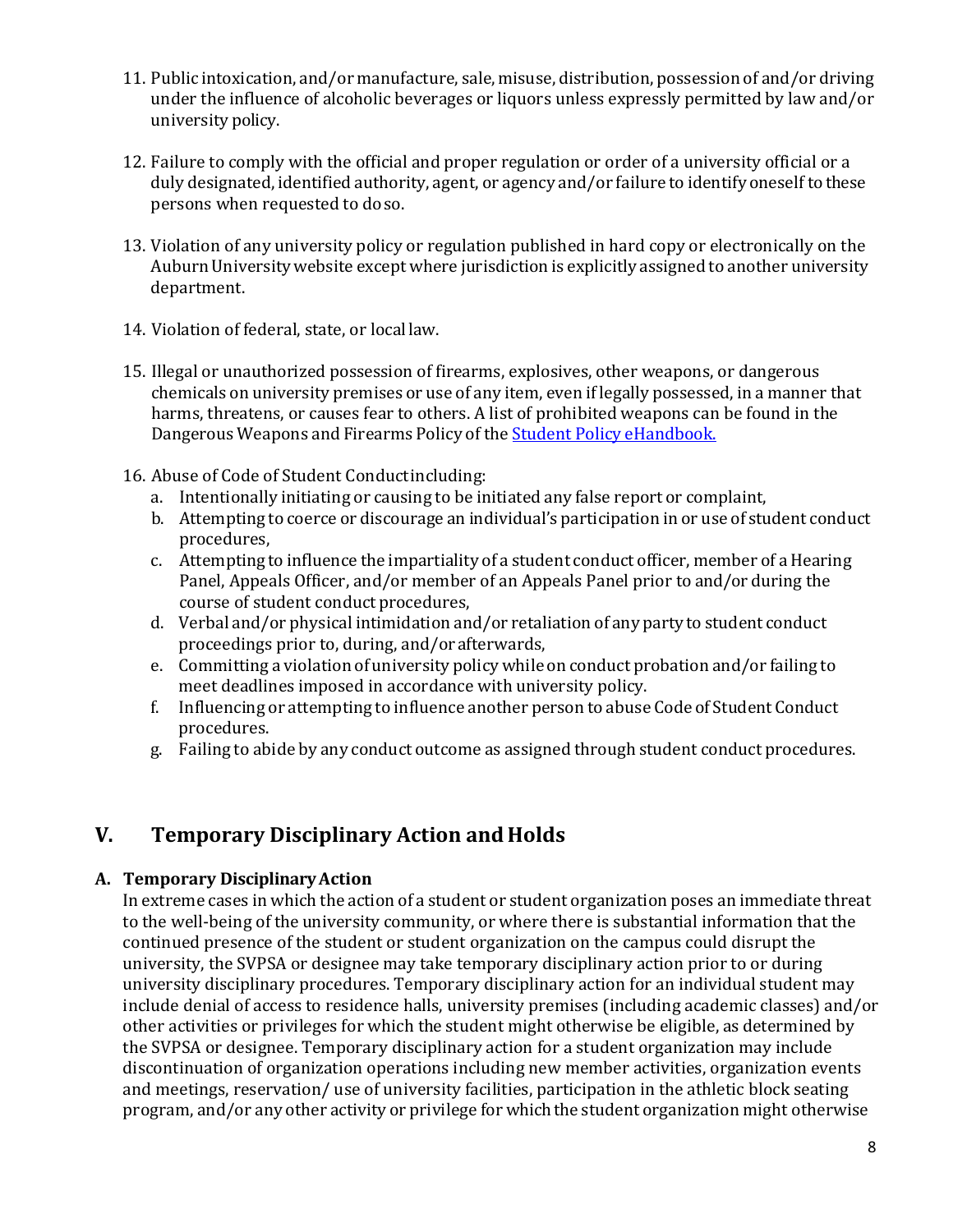be eligible as determined by the SVPSA or designee. Temporary disciplinary action does not replace the regular university disciplinary process. Upon assignment of a temporary disciplinary action, the university shall take all appropriate measures to complete the student conduct process with reasonable promptness. If the SVPSA or designee determines that the student's or student organization's presence no longer poses an immediate threat, the temporary disciplinary action shall be removed pending resolution of the conduct process.

#### **B. Holds**

Student Conduct may place a hold on a student's academic record at any point during the student conduct process to ensure compliance with conduct outcomes and/or pending the resolution of the student conduct process. The hold will be released when the terms and conditions of the conduct outcomes have been satisfied and/or the student conduct process has been completed. In cases in which a student is expelled from the university, the hold will permanently remain on the student's academic record to ensure the student does not reenroll.

## **VI. Rights of the ChargedParty**

A student or student organization accused of violating the Code of Student Conduct has the following rights:

- A. The right to be informed in writing of the charge(s), student conduct process and procedures.
- B. The right to have an advisor present throughout the student conduct process. This advisor may advise the student or student organization, but may not represent the student or student organization.
	- 1. A student or student organization should select as an advisor a person who is able to be present at the scheduled date and time for student conduct proceedings. Delays will not normally be allowed due to scheduling conflicts of anadvisor
	- 2. A student or student organization's advisor shall be allowed to be presentin student conduct proceedings only while the student or student organization representative is present.
- C. In advance of a hearing, the right to be informed of the charging parties' documentary information, names of known witnesses and the procedures involved.
- D. The right to receive written notice of the time, place and procedures of the hearing if a case is referred to the Student Conduct Committee for a hearing.
- E. The right to present witnesses and pertinent information and to be present throughout the presentation of witnesses and pertinentinformation during a hearing, if a hearing is conducted.
- F. The right to receive written notification of the resolution of a case, including any assigned conduct outcomes.
- G. The right to appeal using bases outlined in Article X of the Code of Student Conduct.
- H. The right not to give statements or answer questions during the conduct procedures, understanding that decisions will be made based on the information available.

#### **VII. Rights of the Complainant/ChargingParty**

A complainant and charging party have the following rights: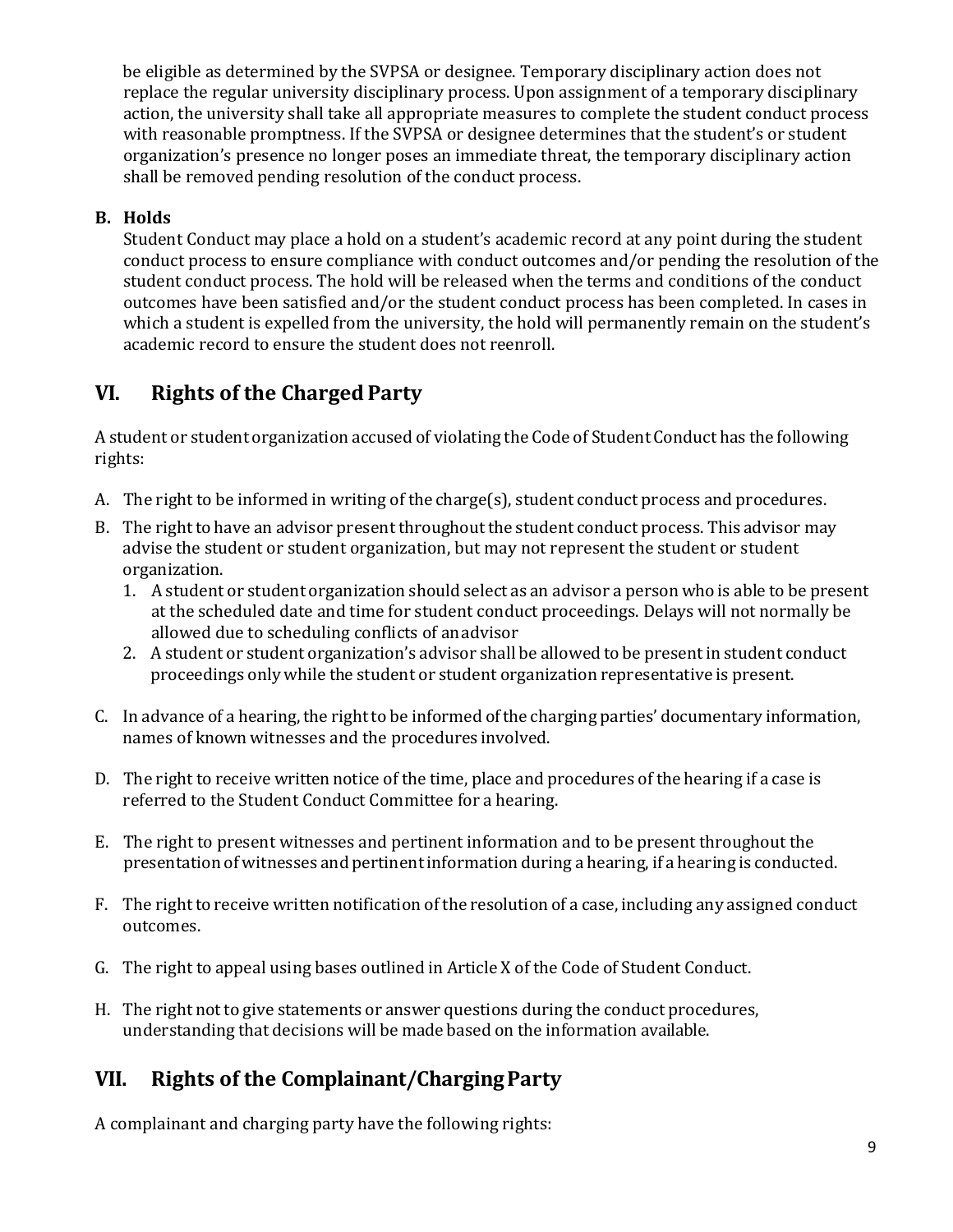- A. A complainant and charging party have the right to be informed about the student conduct process and procedures.
- B. A complainant has the right to be informed of whether the complaint is determined to have merit.
- C. A charging party has the right to have an advisor present during student conduct proceedings. This advisor may advise the charging party, but may not represent the charging party.
	- 1. A charging party should select as an advisor a person who is able to be present at the scheduled date and time for student conduct proceedings. Delays will not normally be allowed due to scheduling conflicts of an advisor.
	- 2. A charging party's advisor shall be allowed to be presentin student conduct proceedings only while the charging party is present.
- D. In advance of a hearing, a charging party has the right to be informed of the charged parties' documentary information, names of known witnesses and the procedures involved.
- E. A charging party has the right to present witnesses and pertinent information and to be present throughout the presentation of witnesses and information during a hearing, if a hearing is conducted.
- F. The charging party has the right to be notified of the dispensation of the case as federal law requires or permits.
- G. The charging party has the right to appeal using the bases outlined in Article X of the Code of Student Conduct.

### **VIII. Procedures**

The Code of Student Conduct procedures are initiated when a member of the university community files a complaint against a student or student organization.

#### **A. Filing a Complaint**

A member of the university community who brings forward information pertaining to an alleged violation of the Code of Student Conduct shall provide information of the alleged violation to Student Conduct as soon as possible after the incident takes place, but no later than thirty (30) working days after the alleged violation. In the event the information is brought forward more than thirty (30) working days after the alleged violation, the complainant must submit a written request to the SVPSA or his/her designee who may, upon a showing of good cause by the complainant, allow the case to proceed.

#### **B. Review**

- 1. When Student Conduct receives a complaint regarding an individual student or students, a student conduct officer will review available information and may gather information to determine if the complaint has merit. Student Conduct may gather and review additional information during any phase of the student conduct procedures prior to the start of a hearing. All information gathered and used to support charge(s) shall be accessible to the charged student/student organization in accordance with the process described in this policy.
- 2. When Student Conduct receives a complaint regarding a student organization, a third party investigative team will be designated to investigate the complaint. The team will consist of one  $(1)$  university official and one  $(1)$  student who is a member of the accused student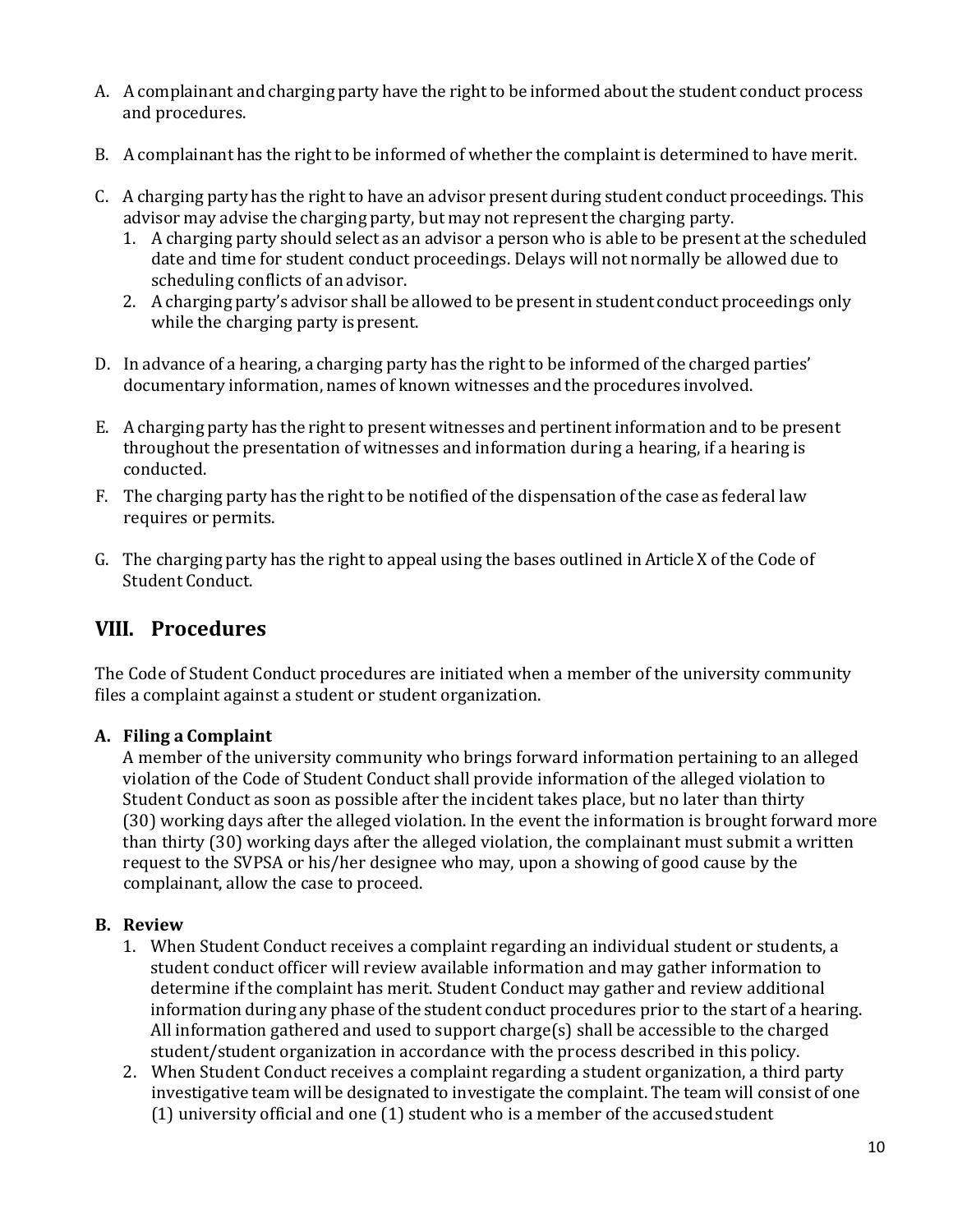organization's respective council (Interfraternity Council, Panhellenic Council, National Pan-Hellenic Council, or Organizations Board). In addition, the university may involve representative(s) from national offices of the accused student organization. The final investigation report shall be provided to Student Conduct. For cases in which the accused student organization is a member of the Interfraternity Council, the final investigation report shall be forwarded to the Interfraternity Council to review, process and adjudicate the complaint.

- 3. Should the information available not merit the issuance of charge(s), a student conduct officer will notify the complainant and may notify the accused regarding the decision and may facilitate an educational conversation with one or more involvedparties.
- 4. If there is no merit to the complaint, no charges will be issued.

#### **C. Notification of Charges**

- 1. Should the information available be sufficient to issue charge(s), Student Conduct will send a notice of charge(s) to the accused party, who upon the sending of a notice of charges becomes a charged party.Notice of charges shall include formal written notification of alleged violations including the alleged behavior and the policies alleged to beviolated.
- 2. In cases involving more than one charged party in the same fact pattern, a student conduct officer may permit a facilitated informal conference or a hearing concerning the involved parties to be conducted either separately or jointly.
- 3. In cases where the alleged victim is not the complainant, Student Conduct will notify the alleged victim that a complaint has been filed and offer for that person to participate in the process.
- 4. Upon the notification of charges, a charging party shall be named. In manycases involving individual student behavior, the original complainant is the charging party.
- 5. Student Conduct may assist in identifying a member of the university community to serve as the charging party under one or more of the following conditions:
	- a. There are multiple acts by the same party that form a pattern of behavior that could constitute a violation.
	- b. There are multiple charging parties or multiple complaints regarding the same party that arise out of the same fact pattern. In this instance, a student conduct officer may select one of the charging parties or another member of the university to represent the case.
	- c. The Director of Student Conduct finds merit, it is in the best interest of the university community to charge a student/student organization and a charging party has not been identified.
	- d. When a charging party withdraws due to coercion orintimidation.
- 6. A university official who is appointed to serve as the charging party may not otherwise be involved in the case (e.g. as an investigator, Hearing Panel member, Appeals Panel member etc.

#### **D. Facilitated Informal Conference**

- 1. Meeting with Charging Party
	- a. A student conduct officer will meet with the charging party to discuss the student conduct procedures. The charging party will discuss conduct outcomes which may be presented to the charged party during the facilitated informal conference.
- 2. Meeting with Charged Party
	- a. A student conduct officer will meet with the charged party to discuss the charge(s), processes for resolution, and the range of conductoutcomes.
	- b. For cases involving individual student behavior, the proposed informal resolution may include suggested modifications by the student conduct officer to ensure that conduct outcomes are commensurate with the circumstances and behavior of the charged student based on one or more of thefollowing: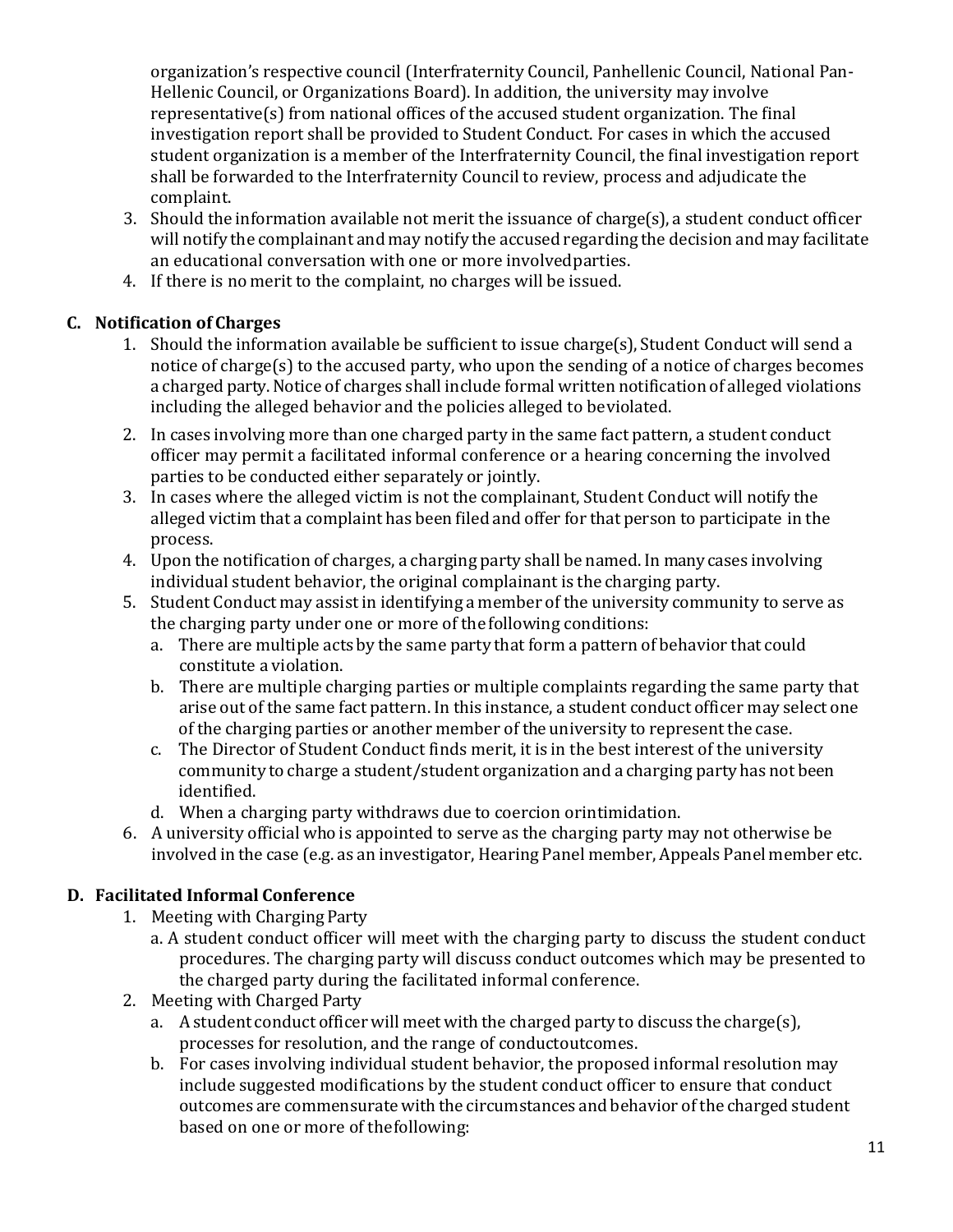- c. Previous conduct history and conduct outcomes relating to the charged student. Simultaneous charges by a separate charging partywhich indicate additional behavior not contained in the originalcomplaint.
- 3. Should the charging party, charged party, and student conduct officer be able to reach mutual agreement regarding the charge(s) and conduct outcome (s), an informal resolution will be reached.
- 4. Should the charging party, charged party, and student conduct officer be unable to reach mutual agreement, the case shall be referred to the Student Conduct Committee for a hearing

#### **E. Hearing**

1. Upon referral of the case to the Student Conduct Committee, The Office of Student Conduct shall provide written notice to the charged party and the charging party of the hearing procedures. The Office of Student Conduct shall also inform the charged party and charging party of the opportunity to meetwith the student conduct officer prior to a hearing to clarify procedures.

#### **2. Membership of HearingPanel**

- a. The Office of Student Conduct assembles the Hearing Panel for each case which shall consist of representatives from the Student Conduct Committee including two (2) university officials (may be faculty and/or A&P representative), two (2) students (graduate and/or undergraduate), and one (1) faculty chairperson from the Student Conduct Committee. In student organization cases, a representative from the respective council (Panhellenic Council, National Pan-Hellenic Council, or Organizations Board) will serve as one of the student representatives. When a student organization is charged, the respective council will nominate a student to serve on the Hearing Panel. The student may not be a member of the organization which is charging or being charged in the case.
- b. If a member of the Hearing Panel is involved in a violation to be reviewed by the panel, that member shall be replaced by an alternate. If a chairperson is unavailable to serve on a hearing panel, the Office of Student Conduct will request that a faculty member from the Student Conduct Committee serve as chairperson.A quorum for the Hearing Panel shall be five (5) members: of who three (3) must be university officials (including one (1) faculty chairperson) and two (2) must bestudents.
- c. The Hearing Panel will conduct its deliberations in closed and confidential sessions.
- d. No member may abstain from voting, and the chairperson will only vote in the case of a tie. A simple majority vote will sustain the findings of thepanel.

#### **3. Submission of Information**

- a. The charged party and charging party have three (3) working days from the date of the notice to submit documentation for consideration in the hearing. The submitted documentation should include information aboutthe incident, a response to the charges, names of known witnesses and documentary information to be presented at the hearing.
- b. If either party fails to submit documentation before the hearing, the chairperson will determine whether information presented during the hearing will be allowed.

#### **4. Hearing Procedures**

- a. A hearing date shall be set by the chairperson of the Hearing Panel in coordination with the Office of Student Conduct. The Hearing Panel shall make every effort to hear the case with reasonable promptness. All parties shall be notified of the time, date, and location of the hearing and the specific charge(s) being considered no less than seven (7) working days between the date of notification and the date of the hearing. An exception to the seven (7) day preparation period may occur if all parties agree to schedule the hearing for an earlier date.
- b. If the charged party and/or charging party fails to attend the hearing following written notification of the hearing date and without good cause as determined by the Hearing Panel, or if the charged party and/or charging party made it impossible to deliver thenotice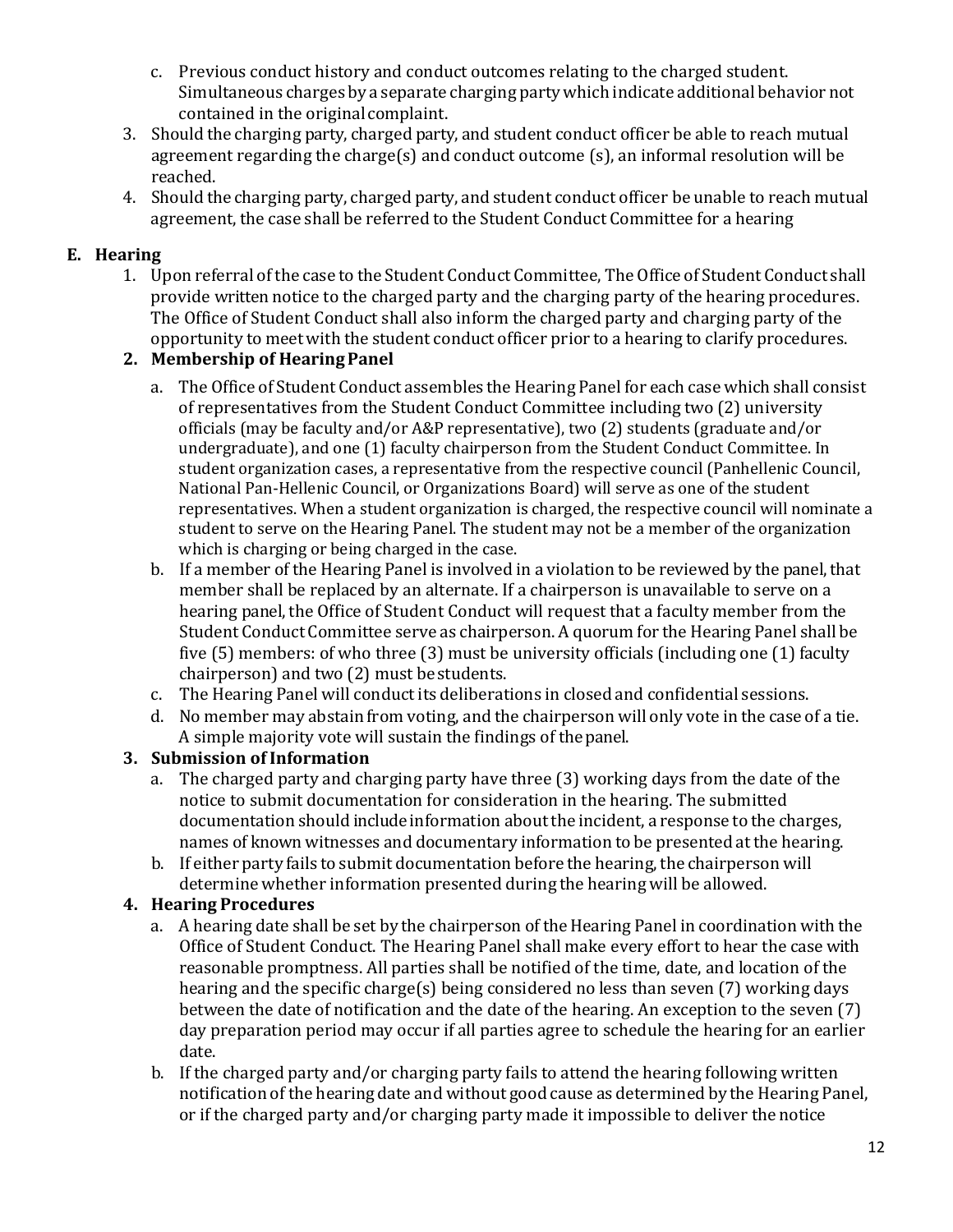despite diligent efforts, the Hearing Panel may hear and resolve the case based on the information available.

- c. Case preparation shall be carried out by staff in the Office of Student Conduct. The chairperson of the Hearing Panel, the charged party, and the charging party may review (but not copy) any witness lists, statements and written documentation at least two (2) working days prior to the date of thehearing.
- d. The chairperson of the Hearing Panel shall exercise reasonable control over the hearing and shall exercise his or her discretion to ensure a fair process. All procedural questions are subject to the final decision of thechairperson.
- e. Each party shall have the right to give an opening statement.<br>f. Each party shall have the right to present witnesses and inform
- f. Each party shall have the right to present witnesses and information at a hearing and to be present during the presentation of other witnesses andinformation.
- g. Each party shall arrange for the attendance of his/ her own witnesses.
- h. The chairperson of the Hearing Panel may request the appearance of additional witnesses if such witnesses could present relevant information that could have a material impact on the resolution of the case.
- i. When a witness fails or refuses to appear, the Hearing Panel has the option to proceed in that witnesses' absence and make a decision on the basis of the information available.
- j. Pertinent records, exhibits, and written statements may be accepted as information for consideration by the Hearing Panel at the discretion of the chairperson.
- k. The charged party is encouraged to give a statement and to cooperate with the Hearing Panel throughout the case. However, failure of the charged party to make a statement or to answer any or all questions shall not be considered in the determination of whether a charged party is responsible for violating the Code of Student Conduct. The Hearing Panel will make a decision based on the informationavailable.
- l. A charged party's prior conduct record shall be inadmissible as information when determining whether or not a student is responsible for the charges as presented. However, if the charged party is found responsible, the conduct prior record may be considered by the Hearing Panel in determining appropriate conduct outcomes.
- m. The burden of proof rests with the charging party and will be satisfied by a preponderance of the information.
- n. Formal rules of process, procedure, and/or technical rules of evidence, such as are applied in criminal or civil court, are not used inhearings.
- o. There shall be a digital recording, of all hearings. The record shall be the property of the university and it shall be the only record made of the hearing. Deliberations shall not be recorded.
- p. Hearings shall be private and confidential. The charging party and the charged party shall be allowed to attend the hearing (excluding deliberations which will be conducted in closed session), and shall have the right to have an advisor present throughout the hearing. Witnesses shall be present only when called upon by the Hearing Panel and will not be present during other portions of the hearing.
- q. The charging party and charged party are responsible for presenting their own information. Advisors or any other persons admitted to the hearing are not permitted to participate directly in the hearing.
- r. To address concerns for the personal safety, well-being, and/or fears of interaction of participating parties, the Hearing Panel may provide separate facilities by using a visual screen and/or by permitting participation by telephone, audio recording, written statement, or other means as determined in the sole judgment of the chairperson to be appropriate.
- s. In compliance with federal law, the Office of Student Conduct will make reasonable accommodations for individualswith disabilitieswho are involved in student conduct proceedings and who are registered with the Auburn UniversityOffice of Accessibility.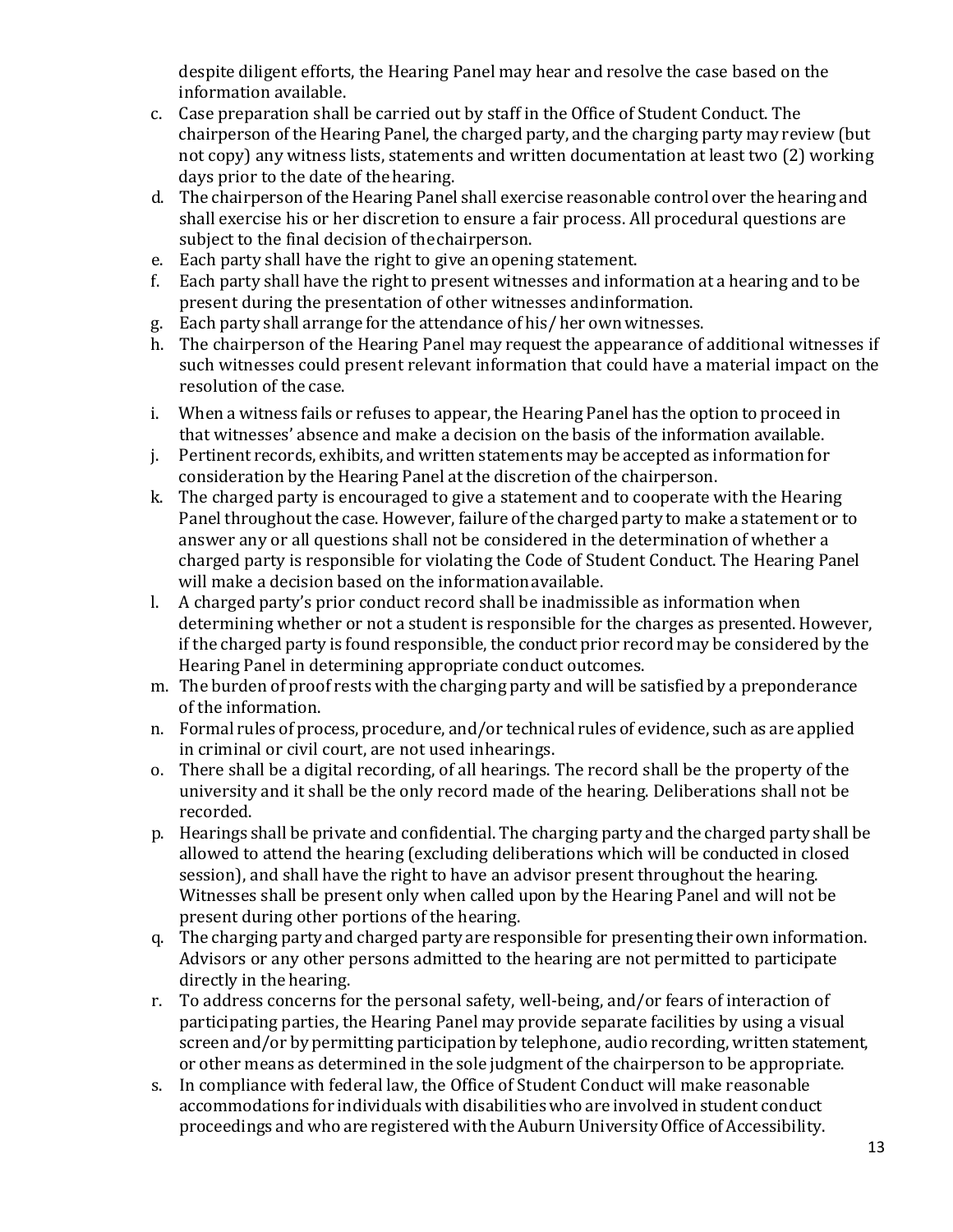- t. Findings: the Student Conduct Committee will determine the outcome based on a preponderance ofthe information submitted. No member may abstain from voting, and the chairperson will only vote in the event of a tie. A simple majority vote will sustain the decision of the HearingPanel.
- u. The Office of Student Conduct will notify the charged party and the charging party, as appropriate, of the decision of the Hearing Panel. No conduct outcome assigned by the Hearing Panel shall be enforced for five (5) working days after notification of the decision or after the completion of an appeal, whichever islater.

## **IX. Appeals**

- A. **Scope –** Appeals will be reviewed by an Appeals Officer or an Appeals Panel. Only cases which are decided in a hearing by a Hearing Panel may be appealed. A charged party and/or a charging party may submit an appeal. Decisions made by a Hearing Panel shall not be final until an appeal deadline is passed, or when the appeal process is exhausted, or when a student chooses not to appeal.
	- 1. Appeals in cases with conduct outcomes that do not include suspension or expulsion will be reviewed by an Appeals Officer.
	- 2. Appeals in cases with conduct outcomes including suspension or expulsion will be reviewed by an Appeals Panel.

#### **B. Membership of Appeals Panel**

- 1. The Appeals Panel shall be made up of individuals from the Student Conduct Committee who did not serve on the original hearing panel including one (1) university official (may be faculty or A&P representative), one (1) student, and one (1) faculty member chairperson from the Student Conduct Committee. In student organization cases, a representative from the respective council (Panhellenic Council, National Pan-Hellenic Council, or Organizations Board) will serve as the student representative. When a studentorganization is charged, the respective council will nominate a student to serve on the Appeals Panel. The student may not be a member of the organization which is charging or being charged in the case. Members of the Hearing Panel in the original hearing may not serve on the Appeals Panel for a case in the same fact pattern.
- 2. Panel decisions shall be made by a simple majority vote ofthe committee.
- 3. The Appeals Panel will conduct its deliberations in closed and confidential sessions.
- 4. No member may abstain from voting, and the chairperson will only vote in the case of a tie. A simple majority vote will sustain the findings of thepanel.

#### **C. Bases of Appeal**

- 1. **Failure to adhere to guidelines as outlined in the Code of Student Conduct**: To determine whether the hearing was conducted fairly in light of the charges and information presented, and in conformity with prescribed procedures.
- 2. **Severity of the conduct outcome(s)**: To determine whether conduct outcome(s) imposed were appropriate for the violation of the Code of Student Conduct for which the charged party was found responsible.
- 3. **Information not available at the time of the original hearing**: To determine whether new information which would influence or alter the decision of the hearing became available. For new information to be considered, such information and/or facts were not known, or could not have been known, to the person appealing at the time of the original hearing.

#### **D. Procedures**

1. Upon notification of the decision of the Hearing Panel, the charged party and/or chargingparty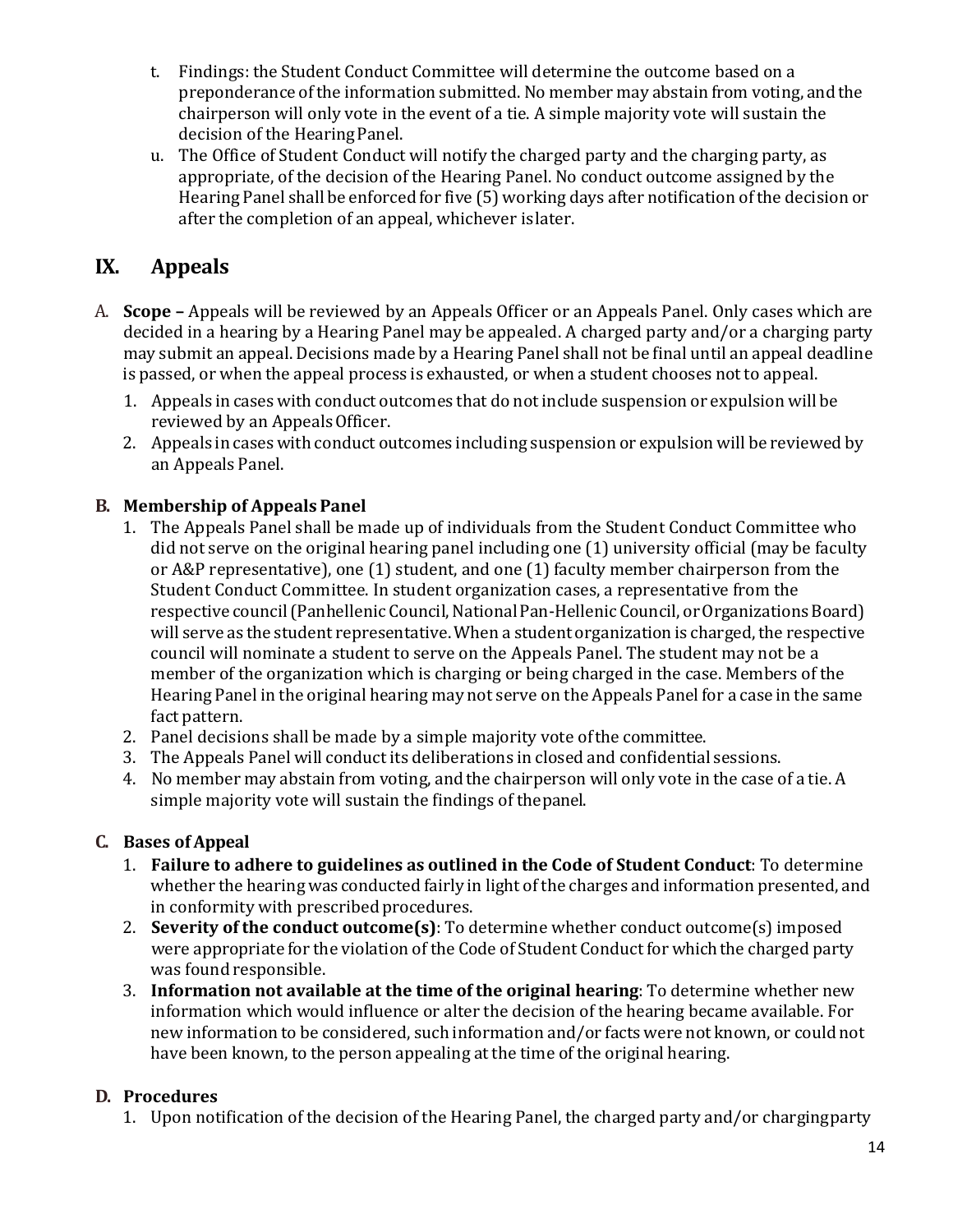may appeal. The appeal must be submitted in writing to the Office of Student Conduct within five (5) working days after receipt of notification. The Office of Student Conduct will forward the appeal to the appropriate appeals body and to the charged and/or charging party. Upon receipt of the appeal, the charged and/or charging party may submit a written response within three (3) working days of receipt of the other parties' appeal.

- 2. The appeal must include a full statement of asserted information to support one or more bases of appeal (listed above). If there is insufficient information to support one or more bases for appeal, the appeal may be denied.
- 3. The Appeals Officer or Appeals Panel may take any of the following actions in response to an appeal:
	- a. Review the case and uphold the decision of the Hearing Panel.
	- b. Review the case and modify the decision of the Hearing Panel.
	- c. Review the case and require that it be heard again by the same or a new Hearing Panel.

A letter outlining the appeal decision shall be sentto the charged party and the charging party. The process allows for one appeal, and the decision of either the Appeals Officer or Appeals Panel is final.

### **X. Conduct Outcomes**

The following conduct outcomes may be imposed upon a student or student organization found responsible for violating the Code of Student Conduct:

- A. **Written Warning**: A written expression of disapproval to the student or studentorganization for violation of the Code of StudentConduct.
- B. **Loss of Privilege:** Denial of specified privileges for a designated period of time including but not limited to attending an Intercollegiate Athletics sporting event, participating in an intramural or club sports activity, representing the university in an official capacity, hosting or sponsoring student organization activities/events, holding an elected or appointed student office or appointment to a university committee, and/ or entering/using a university facility.
- C. **Service Hours**: A designated number of service hours to be completed by a specified date. Location and projects for completion of service hours must be approved by the Office of Student Conduct.
- D. **Educational Outcomes**  Programs, projects, or assignments designed to educate a student or student organization aboutthe effect ofthat student's or student organization's behavior including but notlimited to an alcohol and/or other drug education program, a reflection paper, community or campus service, and/or a letter ofapology.
- E. **Loss of Housing**: Recommendation to the Department of Housing and Residence Life that the student be removed from university-operated Housing for a designated period of time.
- F. **Restitution:** Compensation to an injured party for damaged, lost, or destroyed property.
- G. **No Contact Order:** A directive that restricts contact between individuals in any way including but not limited to contact in person, via email, phone, text messaging, social media or any other method of communication. Violation of a No Conduct Order may result in further charge(s).
- H. **Conduct Probation:** An official warning that the student or student organization's conduct is in violation of the Code of Student Conduct but is not sufficiently severe to warrant expulsion or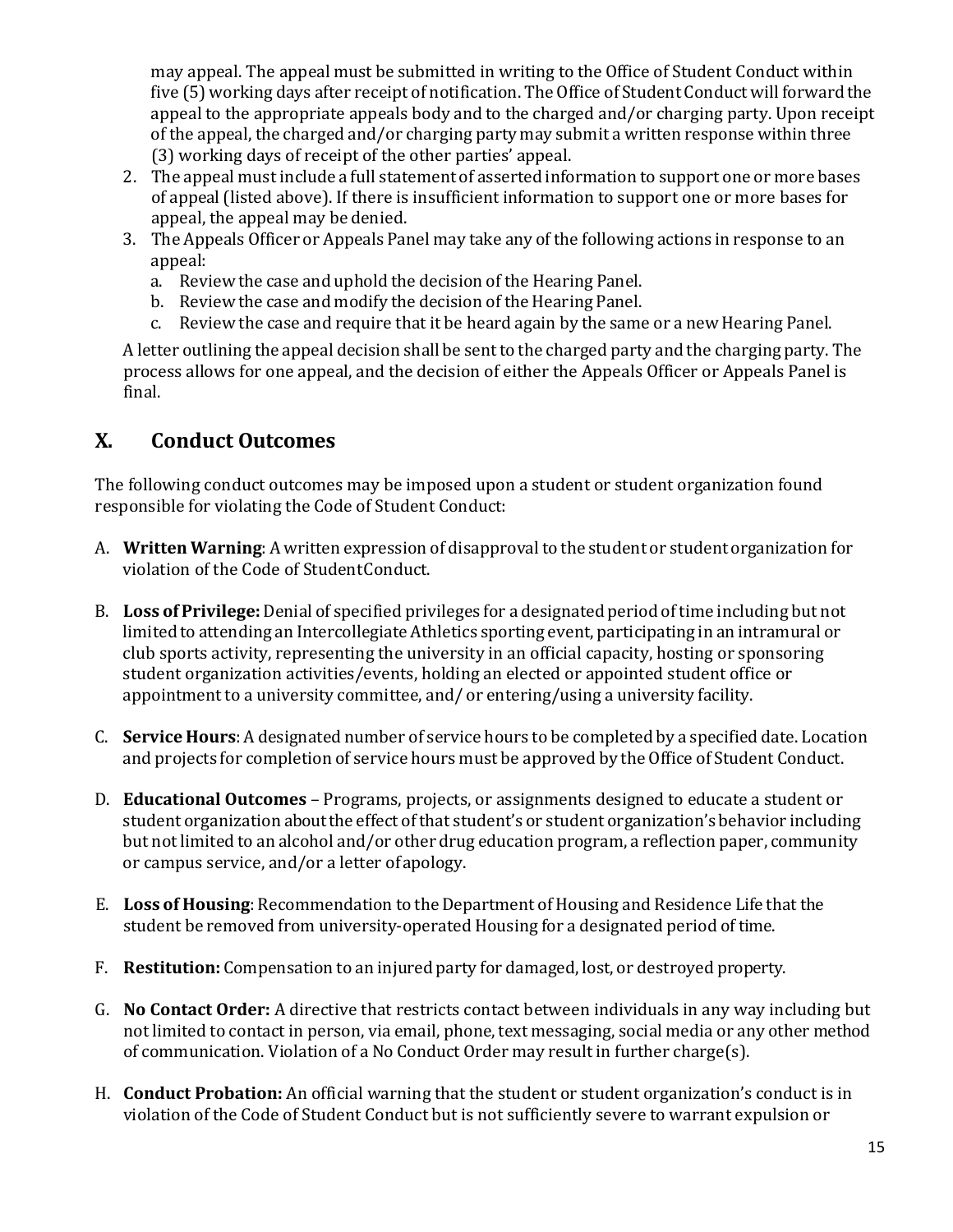suspension. A student or student organization on conduct probation shall have their conduct under review for a specified period of time. This conduct outcome may require regular meetings with a university official to ascertain and evaluate compliance with university policy. Additional restrictions or considerations may also be imposed, depending on the nature and severity of the misconduct. If there is a finding of responsibility for subsequent violations of the Code of Student Conduct during this period of time, additional conduct outcomes may be assigned.

I. **Suspension:** Removal of a student or student organization from the university for a stated period of time. During the suspension period the student shall not be allowed to take any courses at Auburn University on campus property or as part of a study abroad experience. During the suspension period, the student or student organization is not permitted on university premises, may not be considered for employment at the university while on suspension, may not serve as an elected or appointed leader or officer in a student organization, and may not attend university or student organization sanctioned events without approval from the Office of Student Conduct. An assigned suspension takes effect when the appeal of the case is exhausted, waived, or the time limit has passed. During the suspension period, a student is considered to be "not in good standing" with the university.

- J. **Expulsion:** Permanent removal of the studentfrom the university. Upon being expelled from the university, a student is not permitted on university premises, and may not attend university or student organization sanctioned events without approval from the Office of Student Conduct.
- K. **Loss of Recognition:** Removal of recognition of a student organization for a designated period of time or indefinitely. Upon loss of recognition, a student organization may not receive any benefits of recognition.

## **XI. Student Records**

- A. The Family Educational Rights and Privacy Act (FERPA) is a Federal law that protects the privacy of student education records, including student conduct records. Records of proceedings for conduct cases shall be considered confidential and will be filed in the Office of Student Conduct. Pending cases will be retained as long as is administratively necessary as determined by the Office of Student Conduct or permanently if the student or student organization is expelled, suspended, or lost recognition. Other records will be retained for a period of seven (7) years following the date of the incident, five (5) years after closure of the case file, or until the student leaves the university, whichever is longer. Access to these records will be limited as indicated by applicable law and university policy as outlined in the [Student Policy eHandbook.](http://www.auburn.edu/student_info/student_policies/) If a student under the age of 21 is found responsible for a violation of university policy involving alcohol and/or other drugs, the university may notify the student's parent(s) or guardian(s).
- B. Violations of the Code of Student Conduct are not noted on a student's academic transcript. If a student is expelled or suspended from the university, a letter shall be attached to the student's academic transcript. This action shall be taken to notify other schools or prospective employers that the student is not presently in good standing with the university. In cases of suspension, a student, upon eligibility to return to Auburn University, may request that the letter be removed. This request must be submitted in writing to the Office of Student Conduct who will notify the Registrar.
- C. **Expungement:** A student may, during the semester of their graduation or thereafter, request in writing that their disciplinary record be expunged. In order for their record to be evaluated for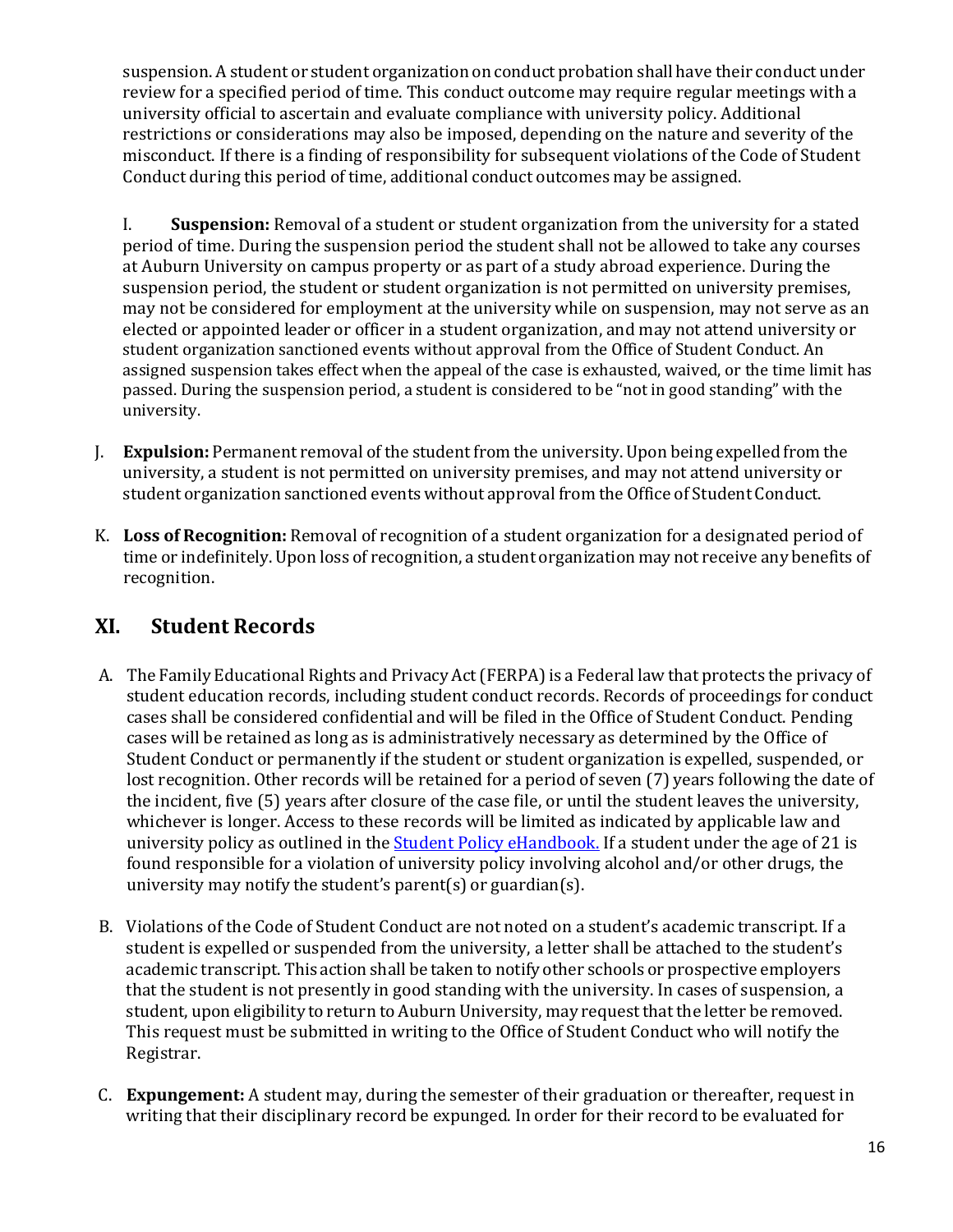possible expungement, the student must demonstrate that he/she has applied to graduate by submitting a copy of the approved application for graduation or a signed letter from the student's academic advisor confirming that the student is eligible. In the written request, the student should include what they have learned from the incident, how their behavior has changed since the incident and any steps taken to address the behavior. Generally, the student record may not be expunged if the record includes more than one violation of the Code of Student Conduct, sanction(s) that were not completed by the required deadline, an incident resulting in personal injury, property damage, providing alcohol to minors, possession and/or distribution of drugs, violationoftheweaponspolicy, disorderly conduct, sexual misconduct, discrimination, harassment, criminal behavior or suspension/expulsion. Expungement decisions shall be made at the sole discretion of the Director of Student Conduct. An expunged record will not be released except as required by law but will be maintained internally according to the guidelines listed in XI.A. In addition, reports and/or other correspondences maintained by other university departments, local and/or campus police, or another reporting agency are not subject to this expungement policy. Additionally, previous disciplinary record checks reported by the Office of Student Conduct or another university department will be affected by this process.

## **XII. Medical Assistance Policy**

A. Purpose Statement

The health, safety, and welfare of Auburn University students are of the utmost importance. As such, all students are expected to alert appropriate emergency officials in potentially serious or lifethreatening situations. The Medical Assistance Policy empowers students and student organizations to seek medical assistance for individuals who may be experiencing health-related complications from alcohol, drugs, or other substances. The policy aims to reduce barriers to seeking help and to encourage students and student organizations to make responsible decisions in potentially serious or life-threatening situations. For individual students eligible for exemption under the Medical Assistance Policy, the incident will not appear on a student's disciplinary record. A student organization's compliance with this policy may be considered a mitigating factor for sanctioning by the appropriate judicial body.

B. Policy Applicability

The Medical Assistance Policy may apply in serious or life-threatening situations involving the misuse of alcohol, drugs, and/or other substances for: students seeking medical assistance on their own behalf or who obtain medical assistance under this policy, students seeking and obtaining medical assistance on behalf of another individual, and student organizations seeking and obtaining medical assistance on behalf of a member or guest.

A student or student organization **will not** be considered eligible for exemption under this policy if the incident is first discovered by a University employee or public safety official (i.e., APD, faculty, administrative staff, residence hall staff, etc.) acting within the scope of their responsibilities.

The policy does not protect flagrant or serious violations of the *Code of Student Conduct* or other university policies including but not limited to the following: physical abuse or violence, sexual misconduct, hazing, harassment, theft, or vandalism. In addition, this policy does not preclude or prevent action by police or other legal authorities.

Additional and/or elevated disciplinary outcomes may be applied for students and student organizations that fail to follow the Medical Assistance Protocol in potentially serious or lifethreatening situations.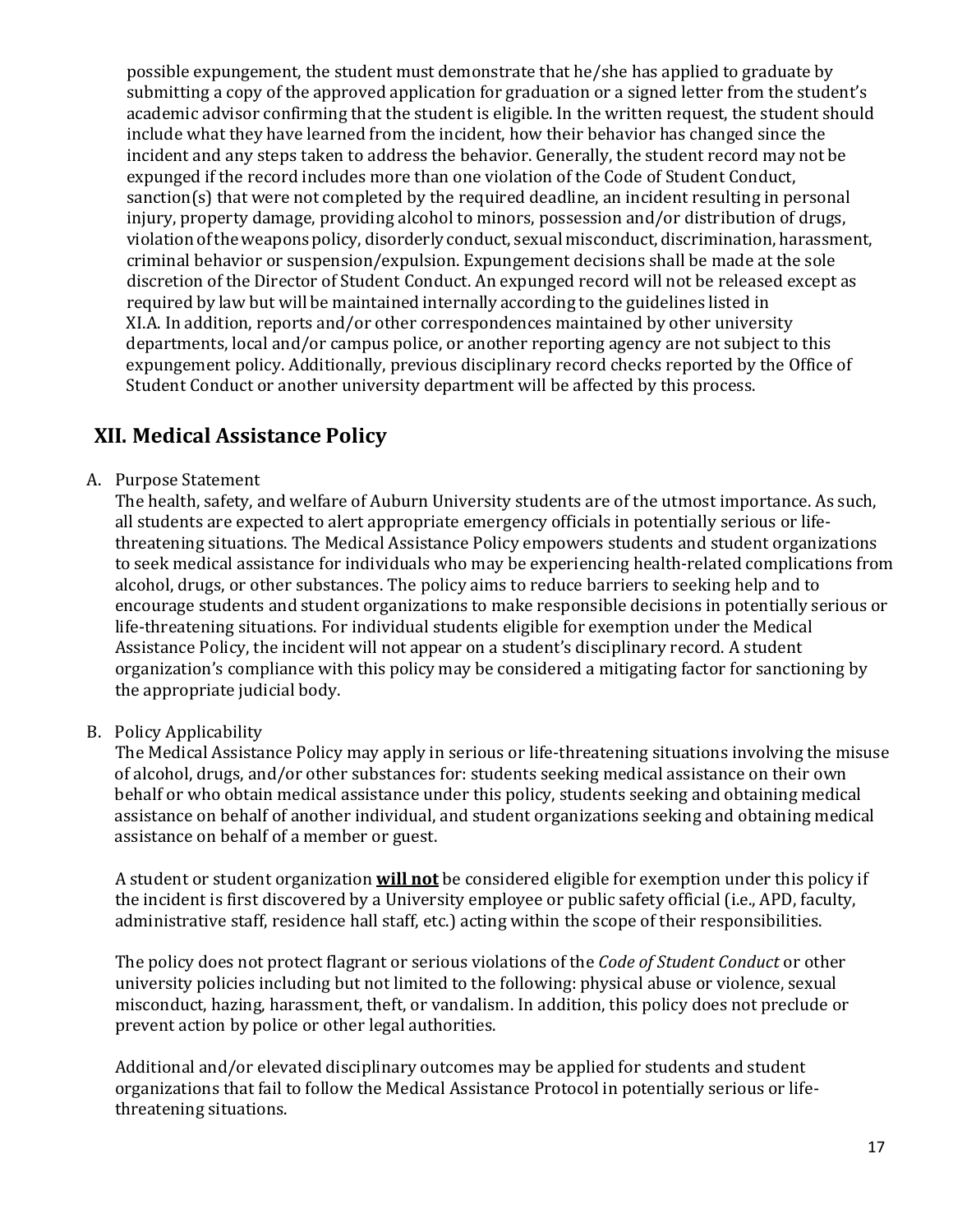C. Medical Assistance Protocol (MAP)

In potentially serious or life-threatening situations, students and student organizations are expected to follow all steps noted below:

- 1. Immediately contact emergency officials by calling 911 to report the incident,
- 2. remain with the individual(s) needing medical assistance, so long as it is safe to do so,
- 3. cooperate with emergency officials,
- 4. meet with appropriate university officials after the incident and,
- 5. cooperate with any university and/or law enforcement investigation(s).
- D. Students Seeking Medical Assistance

Students are expected to seek medical assistance on their own behalf or on behalf of another individual in potentially serious or life-threatening situations. For individual students eligible for exemption under the Medical Assistance Policy, the incident will not appear on a student's disciplinary record. The Director of Student Conduct or their designee will determine a student's eligibility for exemption under this policy based on the incident criteria outlined in XII.B. Policy Applicability.

To be considered eligible for exemption, the student must fulfill the following:

At the time of the incident:

1. Follow the Medical Assistance Protocol (MAP).

Following the incident:

1. The involved student must complete educational interventions, which may include but are not limited to: participation in a substance use education program, conduct probation, community service, and/or a parental notification letter for students under the age of 21.

Previous uses of the Medical Assistance Policy by an individual student may be considered when determining eligibility for exemption and/or in determining educational interventions.

Individual students who fail to complete the educational interventions will be referred to Student Conduct for review and potential disciplinary action.

E. Student Organizations Seeking Medical Assistance

Members of student organizations are expected to seek medical assistance in potentially serious or life-threatening situations. An organization's compliance with this policy may be considered a mitigating factor for sanctioning by the appropriate judicial body. The Director of Student Conduct or their designee will determine a student organization's eligibility for exemption under this policy based on the incident criteria outlined in XII.B Policy Applicability.

To be considered eligible for exemption, the student organization must fulfill the following: On an annual basis and before the qualifying incident:

- 1. At least one student organization executive officer or designee must participate in Medical Assistance Policy Overview Training provided by Auburn Universityand,
- 2. Organization Members (including executive leadership) must participate in one Medical Assistance Education and Prevention Workshop provided by Auburn University.

At the time of the incident:

1. Follow the Medical Assistance Protocol(MAP).